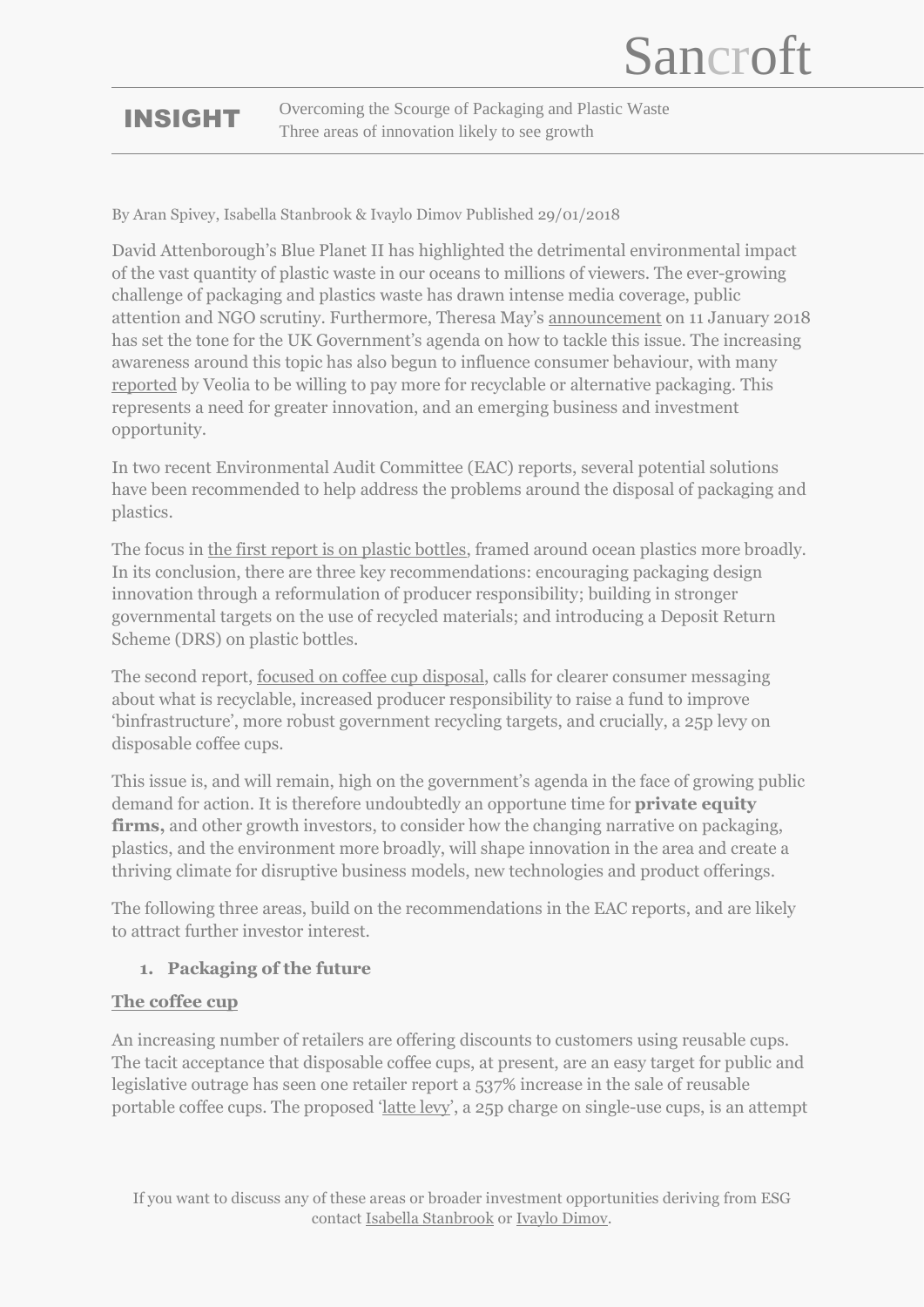# Sancroft

Overcoming the Scourge of Packaging and Plastic Waste Three areas of innovation likely to see growth

to dissuade consumers from using a conventional, often plastic lined, cup that is currently difficult to recycle.

Business is readily considering alternatives. Compostable cups, for example, have received widespread attention, and more companies have started manufacturing and supplying this kind of container. Closed loop recycling options are becoming more common, with some companies treating the recycling of cups as a significant service in its own right. Integrating coffee cups better into conventional waste paper streams is dependent on several factors from installing local infrastructure, through developing innovative materials, to finding ways around the wax used in the internal plastic lining that can be difficult to separate at the point of recycling.

Whether focusing on reusable or compostable cups, or improving recyclability of the paper cups, solving this complex challenge will require system thinking and behavioural change – two important catalysts of new business opportunities.

#### **On-the-go packaging**

The pace of modern life has led to increased demand for eating on-the-go. However, insufficient infrastructure to recycle and dispose of packaging has put the onus on business to find new solutions to reduce packaging waste. With greater emphasis on circular economy principles, product designers are having to balance convenience with sustainability. This has seen investment in research and development begin to optimise packaging weight, minimise composite materials, focus on using renewable materials, and look into integrating compostability where appropriate. On-the-go consumption is a lasting trend, and businesses are beginning to integrate end-of-life usage into their packaging blueprint.

#### **Smarter packaging**

Packaging has always played a key role in extending the shelf-life of food and reducing food waste. This role is evolving with technological advancements in the food packaging industry. Improved labelling with the integration of smart tags, such as QR codes, and printed electronics is linked to sophisticated sensors and data-enabled technologies, to help better monitor freshness, quality and safety and improve convenience. These smart enhancements also enable the storage and exchange of large amounts of data throughout the various parts of the value chain, and greater transparency overall.

Additionally, one should not underestimate the benefits that the use of blockchain technology could have in managing the flow of information from smarter packaging. Among other potential benefits such as reducing food waste, it could help improve real-time traceability and flag critical risks such as contamination in a timely fashion.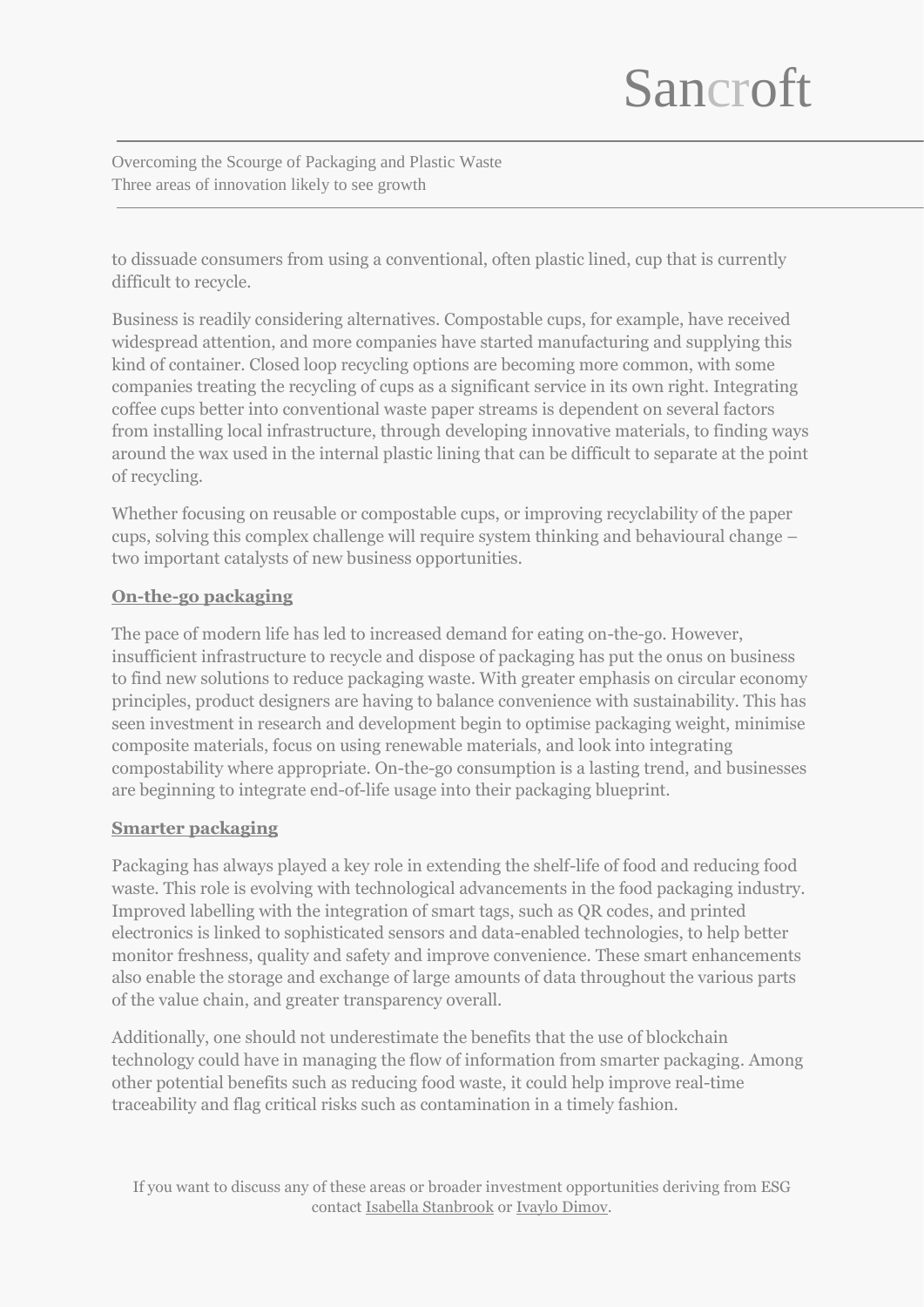# Sancroft

Overcoming the Scourge of Packaging and Plastic Waste Three areas of innovation likely to see growth

#### **2. Collection, reuse and recycling**

#### **Deposit return schemes**

A key development in the current debate on plastics, in particular of plastic bottles, is the growing support for Deposit Return Schemes (DRS). This sort of scheme requires high investment in infrastructure and new technologies. There are clear opportunities for business as the concept once again gains popularity in the UK. The technology would have to fit seamlessly into the traditional shop, and importantly be easy for customers to use. Momentum around this idea is building, with Scotland being the first country in the UK to announce a pilot DRS scheme. England and Wales could be set to follow suit. On the business side, Tesco has recently joined Coca-Cola and others in supporting a British DRS, and it's clear that better infrastructure is both required and being actively considered.

The 'reverse vending' technology that supermarkets, small convenience stores, and other chains are likely to have to invest in potentially has significant upfront capital expense. It is worth noting that most PET bottles and HDPE milk and juice containers are indeed completely recyclable. As such, the need is less about the reformulation of plastic bottles themselves, and more about their disposal and shifting consumer behaviour, especially when individuals are on-the-go. Companies providing efficient and intuitive infrastructure that could work within a DRS would be in a strong position.

### **'Binfrastructure'**

In the summer of 2017, the Department for Environment, Food & Rural Affairs (DEFRA) announced a fund to invest in community projects aimed at tackling litter in new and more innovative ways. Better public recycling infrastructure is long overdue, and local authorities have recently benefitted from new technology in this area. Smart bins that can identify different and complex materials have been trialled, and provide a glimpse into the possible future of local recycling infrastructure – namely one that takes away some of the decisionmaking process.

#### **Implementation**

One of the key aspects in the successful implementation of DRS or 'binfrastructure' is rewarding consumers for good behaviour. 'Nudges' (a form of positive reinforcement) are well known for their impact on influencing disposal behaviour, but more compelling means of gratification are proving popular. App-based platforms that encourage or discourage certain actions, as trialled in Hackney in London, for example, provide consumers with a clear financial incentive to recycle. Integrating such apps with on-the-go infrastructure and GPS technologies could be one opportunity to bring consumer intention closer to the desired recycling outcome. Studies show that consumers do indeed want to do the right thing in terms of recycling, and any innovation that enables them to fulfil that desire will be rewarded.

If you want to discuss any of these areas or broader investment opportunities deriving from ESG contac[t Isabella Stanbrook](mailto:Isabella.Stanbrook@sancroft.com?subject=ESG%20Intergation%20inquery) o[r Ivaylo Dimov.](mailto:ivaylo.dimov@sancroft.com?subject=ESG%20intergation%20inquiry)